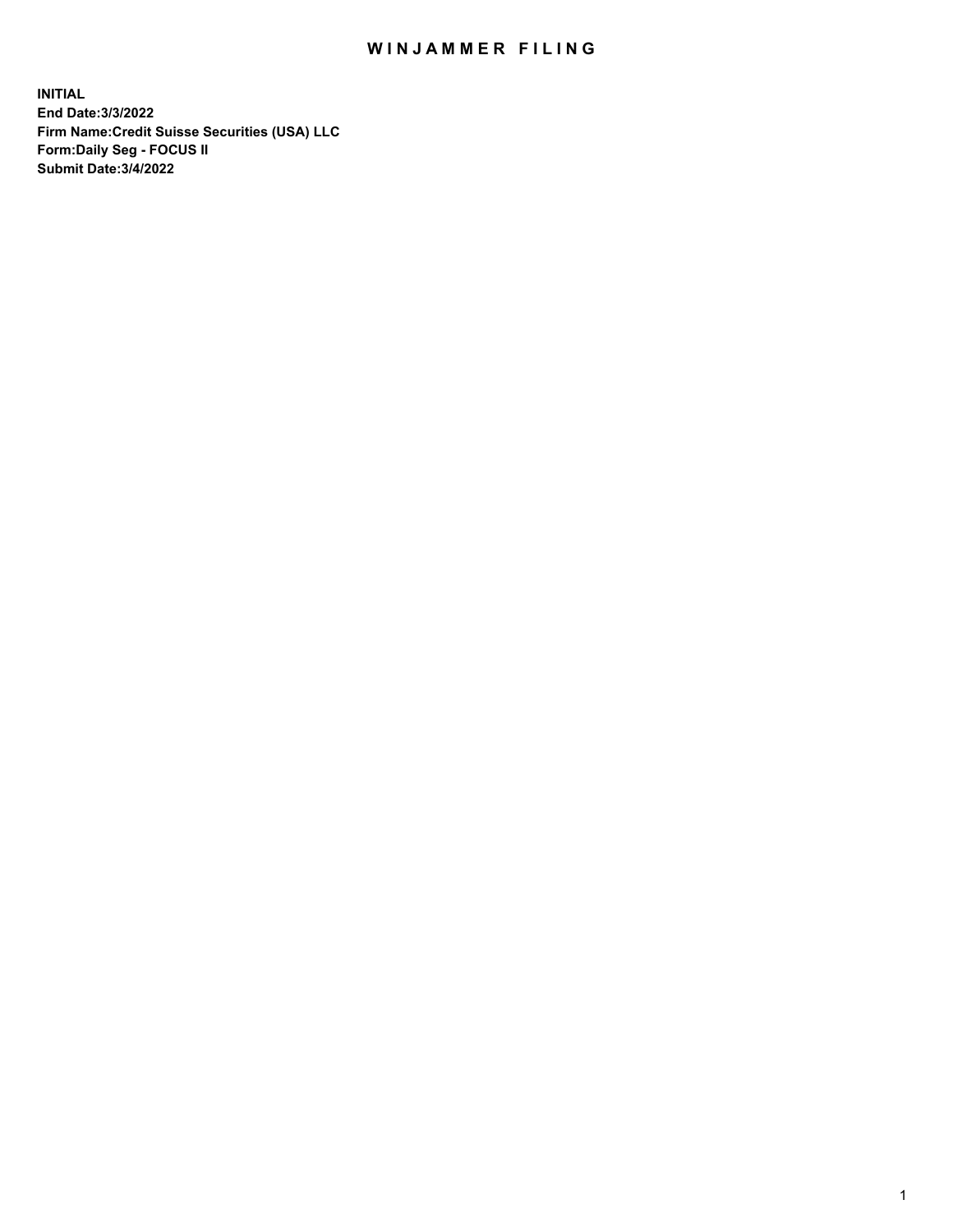**INITIAL** 

## **End Date:3/3/2022 Firm Name:Credit Suisse Securities (USA) LLC Form:Daily Seg - FOCUS II Submit Date:3/4/2022**

## **Daily Segregation - Cover Page**

| Name of Company                                                                                                                                                                                                                                                                                                                | <b>Credit Suisse Securities (USA)</b><br><b>LLC</b>                 |
|--------------------------------------------------------------------------------------------------------------------------------------------------------------------------------------------------------------------------------------------------------------------------------------------------------------------------------|---------------------------------------------------------------------|
| <b>Contact Name</b><br><b>Contact Phone Number</b>                                                                                                                                                                                                                                                                             | <b>Alexander Baptiste</b><br>919-994-6223                           |
| <b>Contact Email Address</b>                                                                                                                                                                                                                                                                                                   | alexander.baptiste@credit-suiss<br>e.com                            |
| FCM's Customer Segregated Funds Residual Interest Target (choose one):<br>a. Minimum dollar amount: ; or<br>b. Minimum percentage of customer segregated funds required:% ; or<br>c. Dollar amount range between: and; or<br>d. Percentage range of customer segregated funds required between:% and%.                         | $\frac{0}{5}$<br>$\underline{0}$ $\underline{0}$<br>00              |
| FCM's Customer Secured Amount Funds Residual Interest Target (choose one):<br>a. Minimum dollar amount: ; or<br>b. Minimum percentage of customer secured funds required:%; or<br>c. Dollar amount range between: and; or<br>d. Percentage range of customer secured funds required between:% and%.                            | $\frac{0}{5}$<br>0 <sub>0</sub><br>0 <sub>0</sub>                   |
| FCM's Cleared Swaps Customer Collateral Residual Interest Target (choose one):<br>a. Minimum dollar amount: ; or<br>b. Minimum percentage of cleared swaps customer collateral required:% ; or<br>c. Dollar amount range between: and; or<br>d. Percentage range of cleared swaps customer collateral required between:% and%. | <u>0</u><br>$\overline{5}$<br>$\underline{0}$ $\underline{0}$<br>00 |

Attach supporting documents CH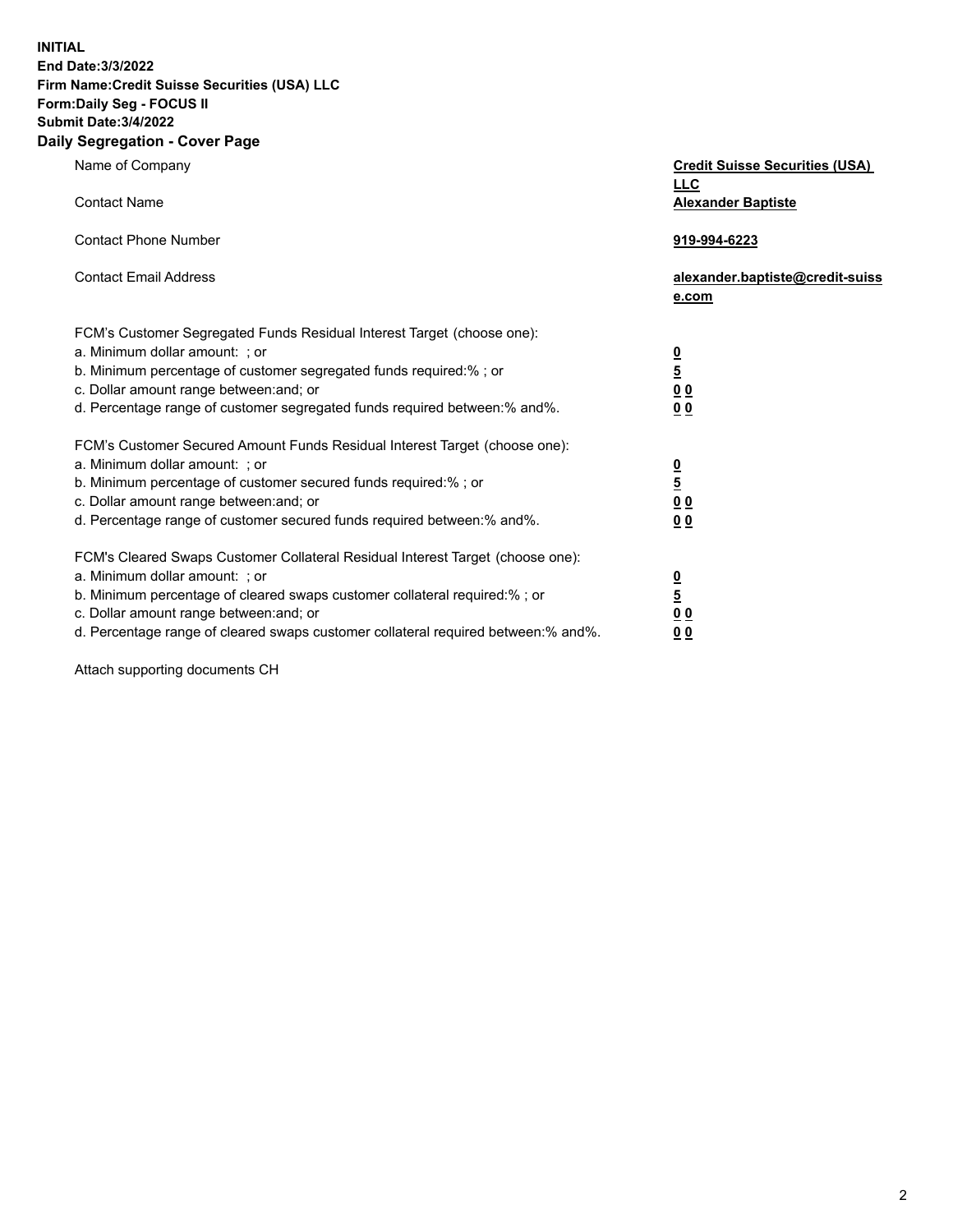**INITIAL End Date:3/3/2022 Firm Name:Credit Suisse Securities (USA) LLC Form:Daily Seg - FOCUS II Submit Date:3/4/2022** 

## **Daily Segregation - Secured Amounts**

|     | Foreign Futures and Foreign Options Secured Amounts                                                        |                                           |
|-----|------------------------------------------------------------------------------------------------------------|-------------------------------------------|
|     | Amount required to be set aside pursuant to law, rule or regulation of a foreign                           | $0$ [7305]                                |
|     | government or a rule of a self-regulatory organization authorized thereunder                               |                                           |
| 1.  | Net ledger balance - Foreign Futures and Foreign Option Trading - All Customers                            |                                           |
|     | A. Cash<br>B. Securities (at market)                                                                       | 1,521,545,103 [7315]                      |
| 2.  | Net unrealized profit (loss) in open futures contracts traded on a foreign board of trade                  | 147,004,918 [7317]<br>-135,776,553 [7325] |
| 3.  | Exchange traded options                                                                                    |                                           |
|     | a. Market value of open option contracts purchased on a foreign board of trade                             | 12,073,833 [7335]                         |
|     | b. Market value of open contracts granted (sold) on a foreign board of trade                               | $-1,444,105$ [7337]                       |
| 4.  | Net equity (deficit) (add lines 1. 2. and 3.)                                                              | 1,543,403,196 [7345]                      |
| 5.  | Account liquidating to a deficit and account with a debit balances - gross amount                          | 105,660,345 [7351]                        |
|     | Less: amount offset by customer owned securities                                                           | -105,417,250 [7352]243,095 [7354]         |
| 6.  | Amount required to be set aside as the secured amount - Net Liquidating Equity                             | <b>1,543,646,291</b> [7355]               |
|     | Method (add lines 4 and 5)                                                                                 |                                           |
| 7.  | Greater of amount required to be set aside pursuant to foreign jurisdiction (above) or line<br>6.          | 1,543,646,291 [7360]                      |
|     | FUNDS DEPOSITED IN SEPARATE REGULATION 30.7 ACCOUNTS                                                       |                                           |
| 1.  | Cash in banks                                                                                              |                                           |
|     | A. Banks located in the United States                                                                      | 1,211,867,781 [7500]                      |
|     | B. Other banks qualified under Regulation 30.7                                                             | 496,717,756 [7520]1,708,585,537           |
|     |                                                                                                            | [7530]                                    |
| 2.  | Securities                                                                                                 |                                           |
|     | A. In safekeeping with banks located in the United States                                                  | 147,004,918 [7540]                        |
|     | B. In safekeeping with other banks qualified under Regulation 30.7                                         | 0 [7560] 147,004,918 [7570]               |
| 3.  | Equities with registered futures commission merchants                                                      |                                           |
|     | A. Cash                                                                                                    | $0$ [7580]                                |
|     | <b>B.</b> Securities                                                                                       | $0$ [7590]                                |
|     | C. Unrealized gain (loss) on open futures contracts                                                        | $0$ [7600]                                |
|     | D. Value of long option contracts                                                                          | $0$ [7610]                                |
|     | E. Value of short option contracts                                                                         | 0 [7615]0 [7620]                          |
| 4.  | Amounts held by clearing organizations of foreign boards of trade                                          |                                           |
|     | A. Cash                                                                                                    | $0$ [7640]                                |
|     | <b>B.</b> Securities                                                                                       | $0$ [7650]                                |
|     | C. Amount due to (from) clearing organization - daily variation                                            | $0$ [7660]                                |
|     | D. Value of long option contracts                                                                          | $0$ [7670]                                |
| 5.  | E. Value of short option contracts                                                                         | 0 [7675]0 [7680]                          |
|     | Amounts held by members of foreign boards of trade<br>A. Cash                                              | 1,983,284,475 [7700]                      |
|     | <b>B.</b> Securities                                                                                       | $0$ [7710]                                |
|     | C. Unrealized gain (loss) on open futures contracts                                                        | -222,410,057 [7720]                       |
|     | D. Value of long option contracts                                                                          | 12,073,833 [7730]                         |
|     | E. Value of short option contracts                                                                         | -1,444,105 [7735]1,771,504,146            |
|     |                                                                                                            | [7740]                                    |
| 6.  | Amounts with other depositories designated by a foreign board of trade                                     | $0$ [7760]                                |
| 7.  | Segregated funds on hand                                                                                   | $0$ [7765]                                |
| 8.  | Total funds in separate section 30.7 accounts                                                              | 3,627,094,601 [7770]                      |
| 9.  | Excess (deficiency) Set Aside for Secured Amount (subtract line 7 Secured Statement<br>Page 1 from Line 8) | 2,083,448,310 [7380]                      |
| 10. | Management Target Amount for Excess funds in separate section 30.7 accounts                                | 77,182,315 [7780]                         |
|     |                                                                                                            |                                           |

11. Excess (deficiency) funds in separate 30.7 accounts over (under) Management Target **2,006,265,995** [7785]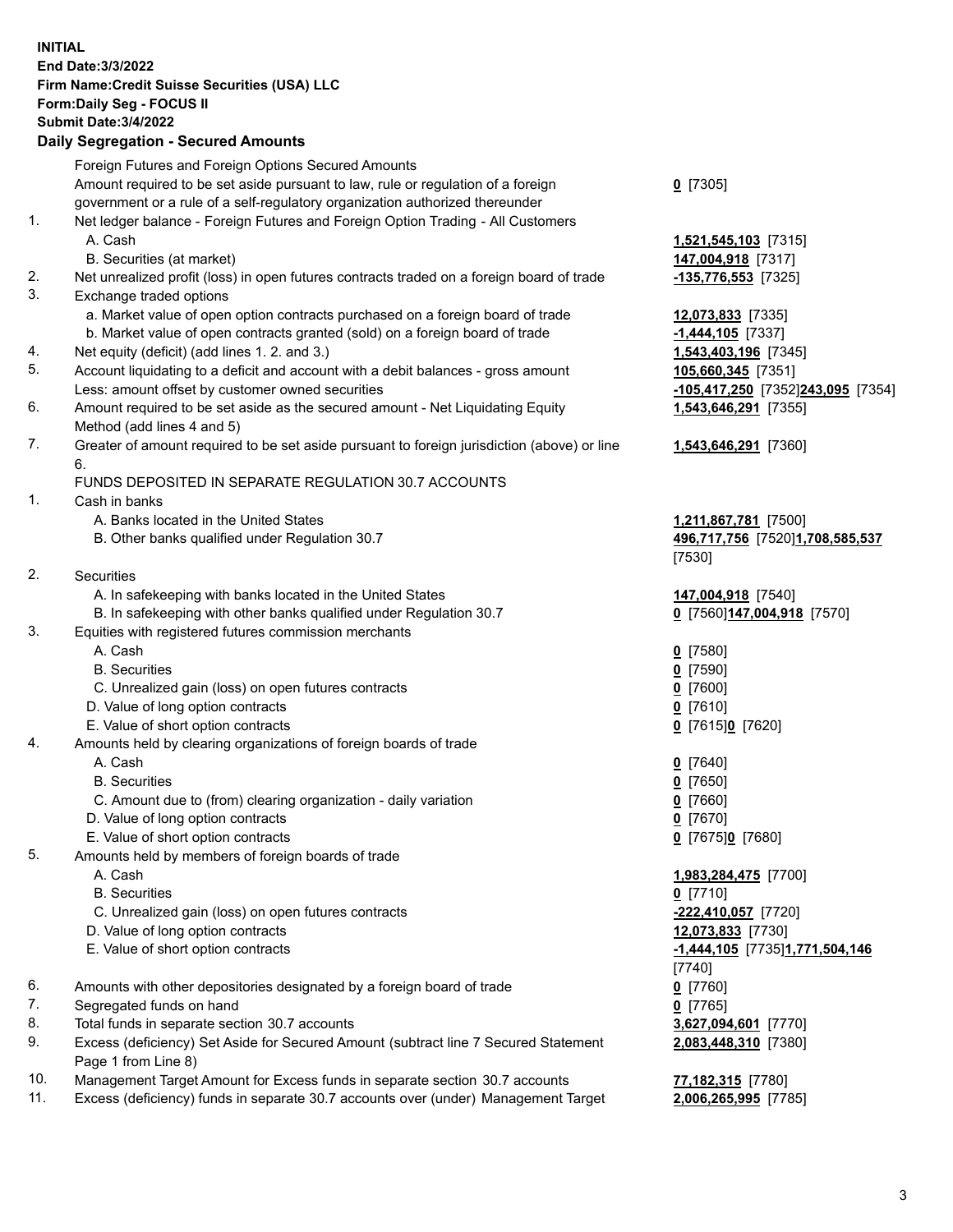| <b>INITIAL</b> | End Date: 3/3/2022<br>Firm Name: Credit Suisse Securities (USA) LLC<br>Form: Daily Seg - FOCUS II<br><b>Submit Date: 3/4/2022</b><br>Daily Segregation - Segregation Statement |                                   |
|----------------|--------------------------------------------------------------------------------------------------------------------------------------------------------------------------------|-----------------------------------|
|                | SEGREGATION REQUIREMENTS(Section 4d(2) of the CEAct)                                                                                                                           |                                   |
| 1.             | Net ledger balance                                                                                                                                                             |                                   |
|                | A. Cash                                                                                                                                                                        | 1,027,912,720 [7010]              |
|                | B. Securities (at market)                                                                                                                                                      | 626,395,050 [7020]                |
| 2.             | Net unrealized profit (loss) in open futures contracts traded on a contract market                                                                                             | 184,475,457 [7030]                |
| 3.             | Exchange traded options                                                                                                                                                        |                                   |
|                | A. Add market value of open option contracts purchased on a contract market                                                                                                    | 174,256,441 [7032]                |
|                | B. Deduct market value of open option contracts granted (sold) on a contract market                                                                                            | -142,803,708 [7033]               |
| 4.             | Net equity (deficit) (add lines 1, 2 and 3)                                                                                                                                    | 1,870,235,960 [7040]              |
| 5.             | Accounts liquidating to a deficit and accounts with                                                                                                                            |                                   |
|                | debit balances - gross amount                                                                                                                                                  | 3,769,407 [7045]                  |
|                | Less: amount offset by customer securities                                                                                                                                     | $-3,214,363$ [7047]555,044 [7050] |
| 6.             | Amount required to be segregated (add lines 4 and 5)                                                                                                                           | 1,870,791,004 [7060]              |
|                | FUNDS IN SEGREGATED ACCOUNTS                                                                                                                                                   |                                   |
| 7.             | Deposited in segregated funds bank accounts                                                                                                                                    |                                   |
|                | A. Cash                                                                                                                                                                        | 496,203,903 [7070]                |
|                | B. Securities representing investments of customers' funds (at market)                                                                                                         | $0$ [7080]                        |
|                | C. Securities held for particular customers or option customers in lieu of cash (at                                                                                            | 479,880,979 [7090]                |
|                | market)                                                                                                                                                                        |                                   |
| 8.             | Margins on deposit with derivatives clearing organizations of contract markets                                                                                                 |                                   |
|                | A. Cash                                                                                                                                                                        | 903,068,192 [7100]                |
|                | B. Securities representing investments of customers' funds (at market)                                                                                                         | $0$ [7110]                        |
|                | C. Securities held for particular customers or option customers in lieu of cash (at                                                                                            | 146,514,071 [7120]                |
|                | market)                                                                                                                                                                        |                                   |
| 9.             | Net settlement from (to) derivatives clearing organizations of contract markets                                                                                                | $-3,107,459$ [7130]               |
| 10.            | Exchange traded options                                                                                                                                                        |                                   |
|                | A. Value of open long option contracts                                                                                                                                         | 174,256,441 [7132]                |
|                | B. Value of open short option contracts                                                                                                                                        | -142,803,708 [7133]               |
| 11.            | Net equities with other FCMs                                                                                                                                                   |                                   |
|                | A. Net liquidating equity                                                                                                                                                      | 154,548 [7140]                    |
|                | B. Securities representing investments of customers' funds (at market)                                                                                                         | $Q$ [7160]                        |
|                | C. Securities held for particular customers or option customers in lieu of cash (at                                                                                            | $0$ [7170]                        |
|                | market)                                                                                                                                                                        |                                   |
| 12.            | Segregated funds on hand                                                                                                                                                       | $0$ [7150]                        |
| 13.            | Total amount in segregation (add lines 7 through 12)                                                                                                                           | 2,054,166,967 [7180]              |
| 14.<br>15.     | Excess (deficiency) funds in segregation (subtract line 6 from line 13)                                                                                                        | 183,375,963 [7190]                |
|                | Management Target Amount for Excess funds in segregation                                                                                                                       | 93,539,550 [7194]                 |
| 16.            | Excess (deficiency) funds in segregation over (under) Management Target Amount<br>Excess                                                                                       | 89,836,413 [7198]                 |